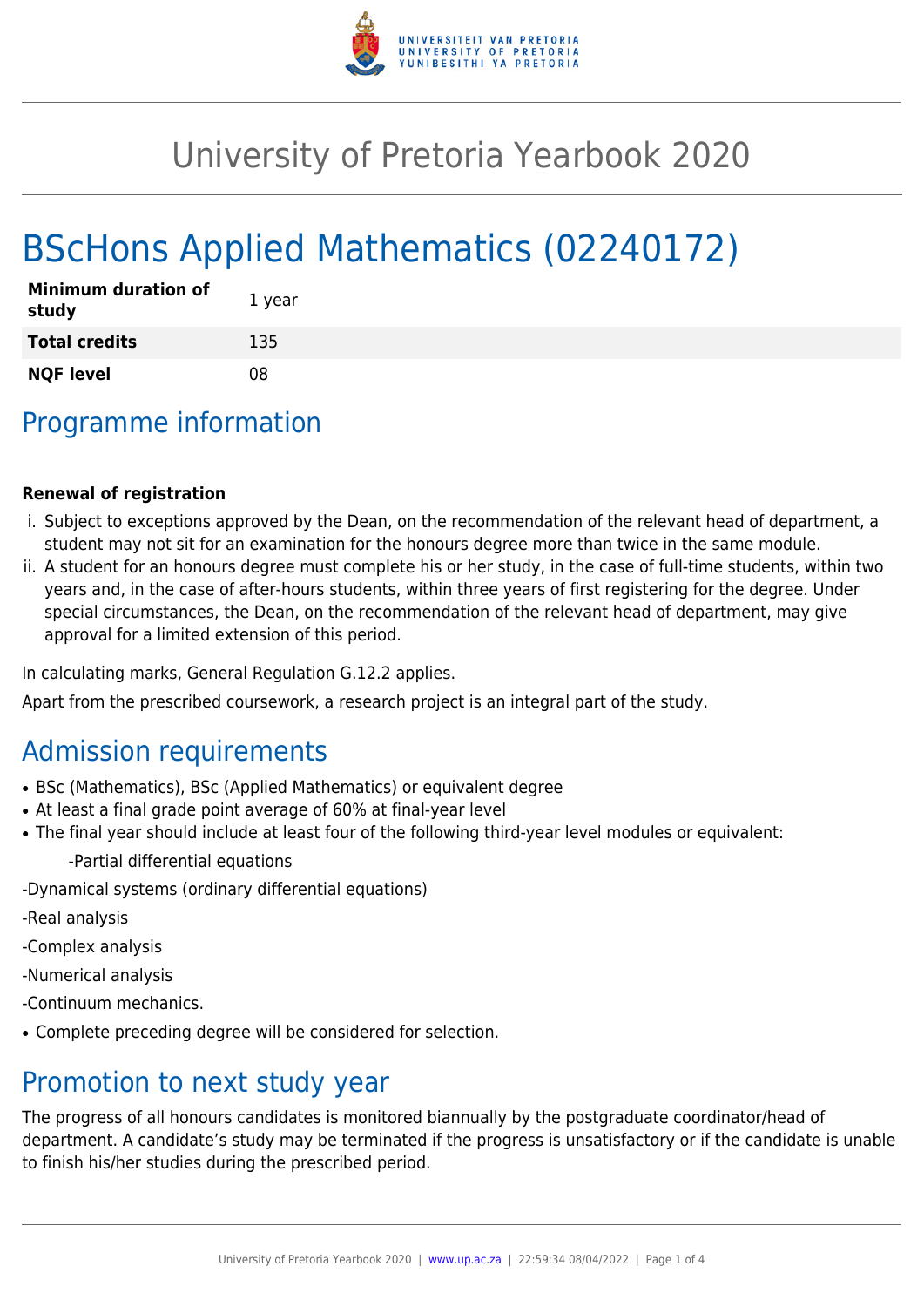

### Pass with distinction

The BScHons degree is awarded with distinction to a candidate who obtains a weighted average of at least 75% in all the prescribed modules and a minimum of 65% in any one module.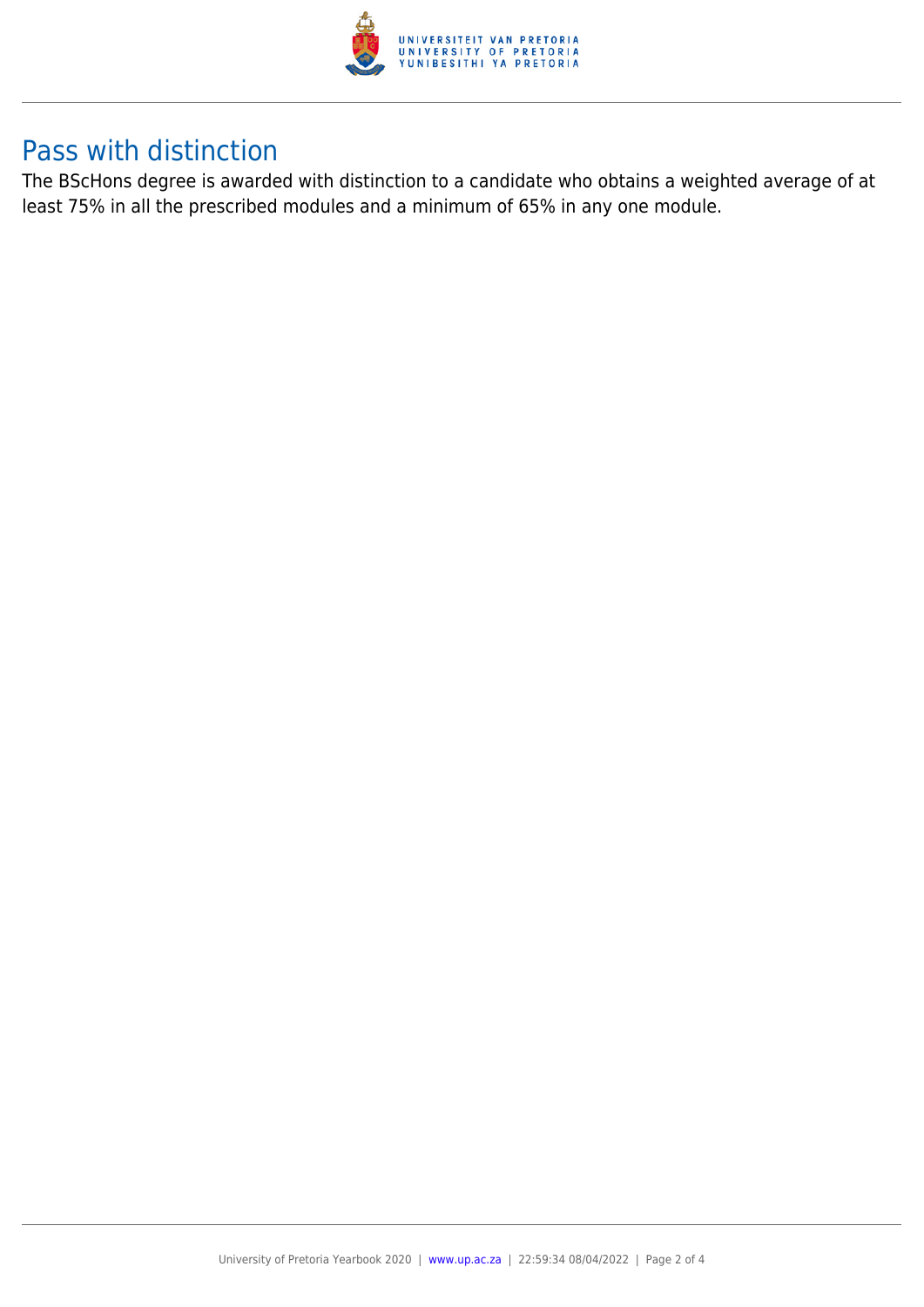

## Curriculum: Final year

#### **Minimum credits: 135**

#### **Additional information:**

- The programme compilation consists of seven honours modules of 15 credits each as well as the mandatory project (WTW 795 – 30 credits).
- It is required that students select the stream and modules according to the prerequisites of the modules.
- WTW 795 is a compulsory module for both streams.
- The modules to be selected for each stream, are set out below.

#### **Stream 1: Applied analysis**

Core credits: 75 credits Elective credits: 60 credits

Core modules: WTW 795, WTW 710, WTW 734 and WTW 776 Elective modules: Four (4) electives must be chosen from the list below. The selection must contain at least one of WTW 782 or WTW 764 and at least one of WTW 733 or WTW 763.

#### **Stream 2: Differential equations and modelling**

Core credits: 135 credits

Core modules: WTW 795, WTW 733, WTW 735, WTW 750, WTW 763, WTW 772, WTW 776 and WTW 782.

### **Core modules**

[Functional analysis 710](https://www.up.ac.za/parents/yearbooks/2020/modules/view/WTW 710) (WTW 710) - Credits: 15.00 [Numerical analysis 733](https://www.up.ac.za/parents/yearbooks/2020/modules/view/WTW 733) (WTW 733) - Credits: 15.00 [Measure theory and probability 734](https://www.up.ac.za/parents/yearbooks/2020/modules/view/WTW 734) (WTW 734) - Credits: 15.00 [Main principles of analysis in application 735](https://www.up.ac.za/parents/yearbooks/2020/modules/view/WTW 735) (WTW 735) - Credits: 15.00 [Mathematical optimisation 750](https://www.up.ac.za/parents/yearbooks/2020/modules/view/WTW 750) (WTW 750) - Credits: 15.00 [Finite element method 763](https://www.up.ac.za/parents/yearbooks/2020/modules/view/WTW 763) (WTW 763) - Credits: 15.00 [Mathematical methods and models 772](https://www.up.ac.za/parents/yearbooks/2020/modules/view/WTW 772) (WTW 772) - Credits: 15.00 [Partial differential equations of mathematical physics 776](https://www.up.ac.za/parents/yearbooks/2020/modules/view/WTW 776) (WTW 776) - Credits: 15.00 [Dynamical systems 782](https://www.up.ac.za/parents/yearbooks/2020/modules/view/WTW 782) (WTW 782) - Credits: 15.00 [Project 795](https://www.up.ac.za/parents/yearbooks/2020/modules/view/WTW 795) (WTW 795) - Credits: 30.00

### **Elective modules**

[Special topics 727](https://www.up.ac.za/parents/yearbooks/2020/modules/view/WTW 727) (WTW 727) - Credits: 15.00 [Numerical analysis 733](https://www.up.ac.za/parents/yearbooks/2020/modules/view/WTW 733) (WTW 733) - Credits: 15.00 [Mathematical optimisation 750](https://www.up.ac.za/parents/yearbooks/2020/modules/view/WTW 750) (WTW 750) - Credits: 15.00 [Finite element method 763](https://www.up.ac.za/parents/yearbooks/2020/modules/view/WTW 763) (WTW 763) - Credits: 15.00 [Stochastic calculus 764](https://www.up.ac.za/parents/yearbooks/2020/modules/view/WTW 764) (WTW 764) - Credits: 15.00 [Mathematical methods and models 772](https://www.up.ac.za/parents/yearbooks/2020/modules/view/WTW 772) (WTW 772) - Credits: 15.00 [Dynamical systems 782](https://www.up.ac.za/parents/yearbooks/2020/modules/view/WTW 782) (WTW 782) - Credits: 15.00

The information published here is subject to change and may be amended after the publication of this information. The [General Regulations \(G Regulations\)](https://www.up.ac.za/parents/yearbooks/2020/rules/view/REG) apply to all faculties of the University of Pretoria. It is expected of students to familiarise themselves well with these regulations as well as with the information contained in the [General Rules](https://www.up.ac.za/parents/yearbooks/2020/rules/view/RUL) section.